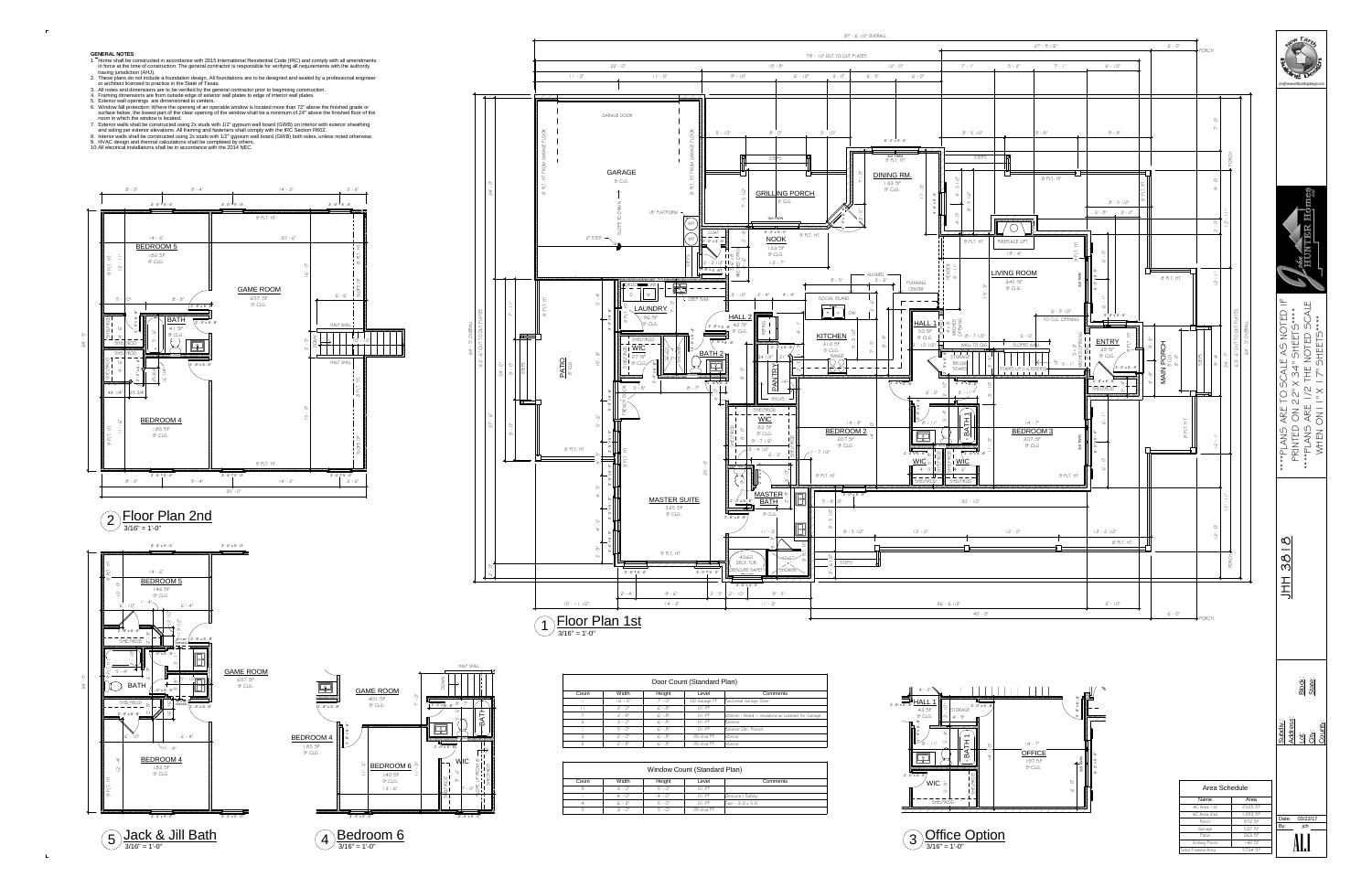

| 2 Sales - Floor Plan 2nd |  |  |
|--------------------------|--|--|
|                          |  |  |



 $\mathbb{L}$